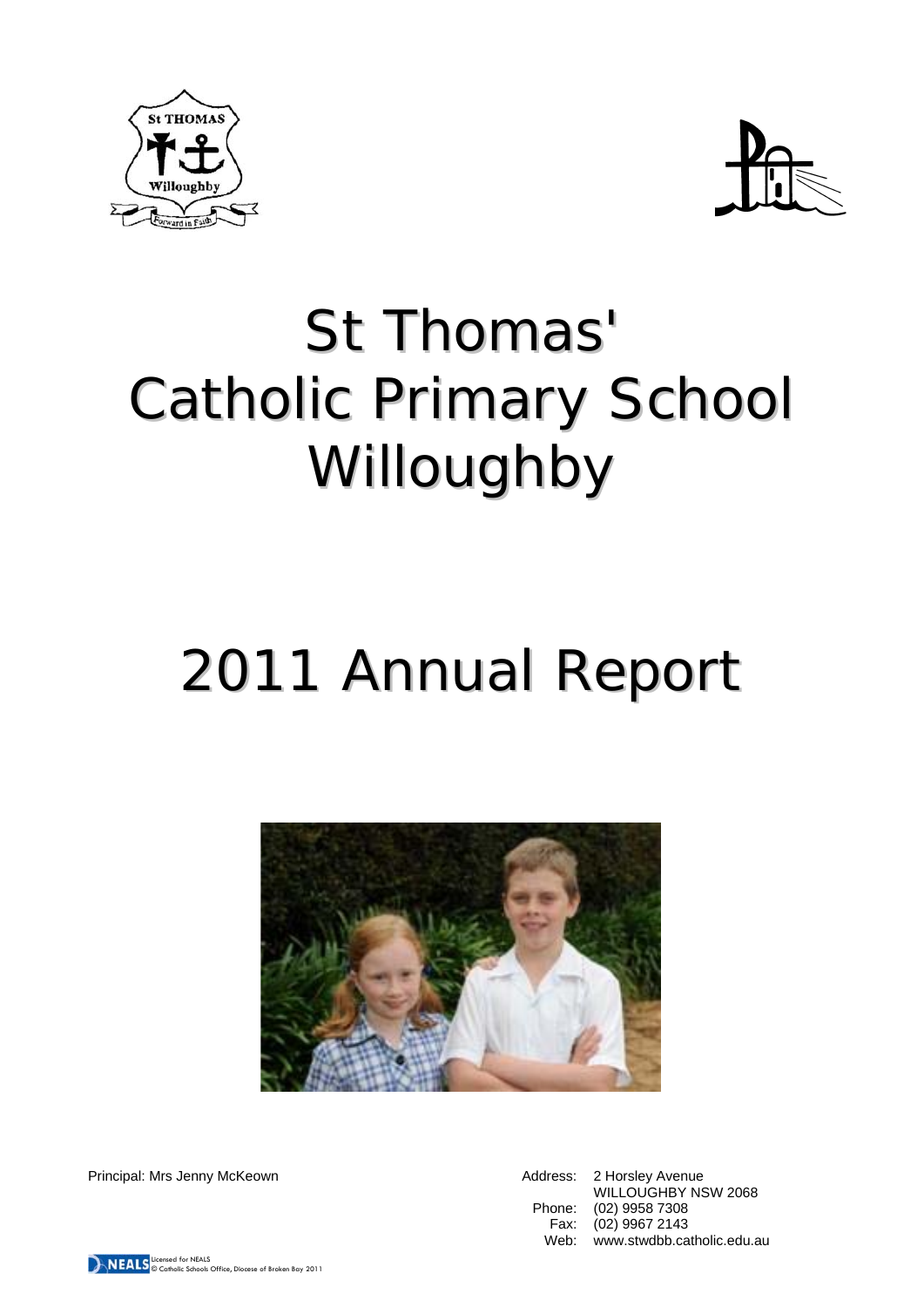

# **1. Message from Our School Community**

#### **1.1 Message from the Principal**

Our purpose as a Catholic school in the St Thomas' Willoughby community is to provide an education which challenges all members of our community to reach for their full potential in an environment where all feel welcomed, accepted, loved and forgiven. This is how we demonstrate God's love and share in the teaching of Jesus.

St Thomas' is well regarded in the local community for providing an excellent, well balanced education to its students and for its sense of community and pastoral care. This report provides an overview of activities and events during the 2011 school year which contributed to the achievement of our goals and the continued development of our Catholic school community. 2011 was a full and eventful year and we are proud of the broad range of our successes. Our Project Based Learning in Year 5 and 6 created an inspiring and motivating learning environment rich with technology. These included excellent NAPLAN results, successful debating teams in the Australian Independent Schools Debating Association Competition, sports representation at Diocesan level, and an outstandingly successful Art and Craft Show.

#### **1.2 Message from the Parent Body**

The role of the Parents and Friends Association is to build and strengthen the partnership between family, school, parish and the wider community and to raise funds for the benefit of our children's overall development and learning. In 2011 the P&F hosted a number of events for all of its members with the aim of building a friendly and faith filled community; providing practical help and support to the Principal and staff; and supporting parents and friends with their parental and pastoral care responsibilities. Achievements in 2011 included the continued funding of Mathletics membership for all students, contributions to the cost of lunchtime clubs and co-curricular activities, reading resources, representative uniforms, the purchase of a school branded marquee and a very successful Art and Craft Show.

#### **St Thomas' Parents & Friends President**

#### **1.3 Message from the Student Body**

As Year 6 school leaders in 2011 we have assisted the smooth running of the school, leading school liturgies and supporting Kindergarten Buddies in their first year at school.

During the year we held a St Vincent de Paul Winter Sleep-in in our Parish Hall, a Great Shave Day and a coloured hair day to raise money for community causes.

A major fund-raising function held annually at St Thomas' is the St Thomas' Art and Craft Show. As leaders we were able to assist the caterers serving the guests.

#### **St Thomas' Year 6 School Leaders**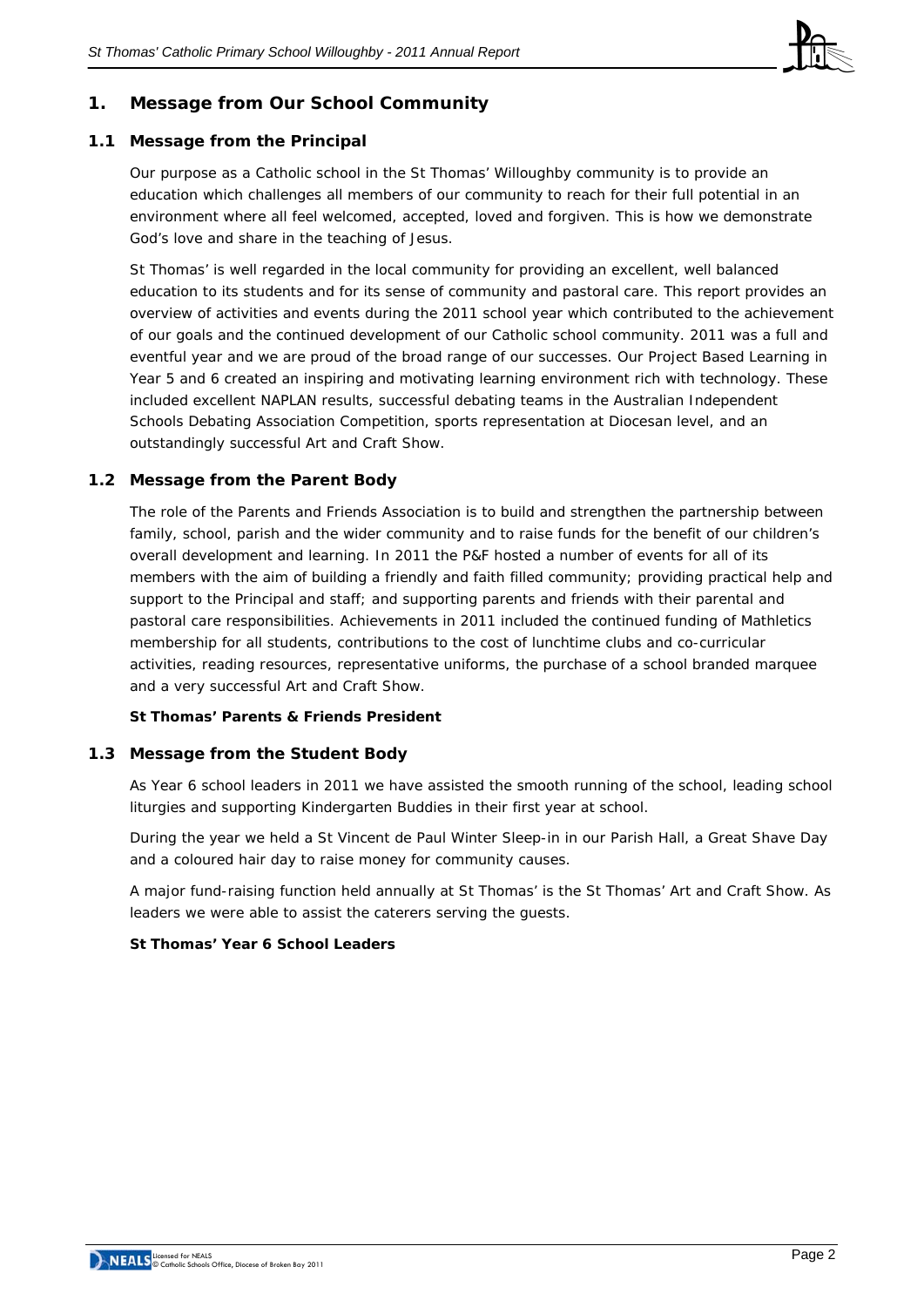

#### **2. School Profile**

#### **2.1 Student Profile**

The following information describes the student profile for 2011:

| Girls |     |    | Boys LBOTE* Indigenous Total |     |
|-------|-----|----|------------------------------|-----|
| 160   | 149 | 28 | O                            | 309 |

\*Language background other than English

#### **2.2 Enrolment Policy**

The Diocese of Broken Bay has established an [Enrolment Policy](http://www.cso.brokenbay.catholic.edu.au/resources/pdfs/Policy-Enrolment_Apr2006.pdf)† which is implemented by all systemic schools in the Diocese.

The implementation of this policy is monitored by the Catholic Schools Office.

†Copies of this policy and other policies in this report may be obtained from the Catholic Schools Office website at: <http://www.csodbb.catholic.edu.au/about/index.html>or by contacting the Catholic Schools Office.

#### **2.3 Staff Profile**

The NSW government requires that this report detail the number of teachers in each of the following categories:

- a) have teaching qualifications from a higher education institution within Australia or as recognised within the National Office of Overseas Skills Recognition (AEI-NOOSR) guidelines
- b) have qualifications as a graduate from a higher education institution within Australia or one recognised within the AEI-NOOSR guidelines but lack formal teacher education qualifications
- c) do not have qualifications as described in (a) or (b) but have relevant successful teaching experience or appropriate knowledge relevant to the teaching context. Such teachers must have been employed:
	- to 'teach' in NSW before 1 October 2004 (either on a permanent, casual or temporary basis), and
	- as a 'teacher' during the last five (5) years in a permanent, casual or temporary capacity.

| а  | n | C | Total |
|----|---|---|-------|
| 20 |   | 0 | ንበ    |

Further information about the staff profile can be found in the School Facts section of the school's profile page on the *My School* website.

#### **2.4 Teacher Attendance and Retention Rates**

The average teacher attendance rate during 2011 was 95%. This figure does not include teachers on planned leave.

The teacher retention rate from 2010 to 2011 was 100%.

#### **2.5 Teacher Satisfaction**

During the 2011 school year the staff were surveyed about the well-being of the student body. This survey rated the school environment in terms of social and emotional well-being. It allowed staff to rate the degree to which they felt the St Thomas' environment was supportive of students and staff.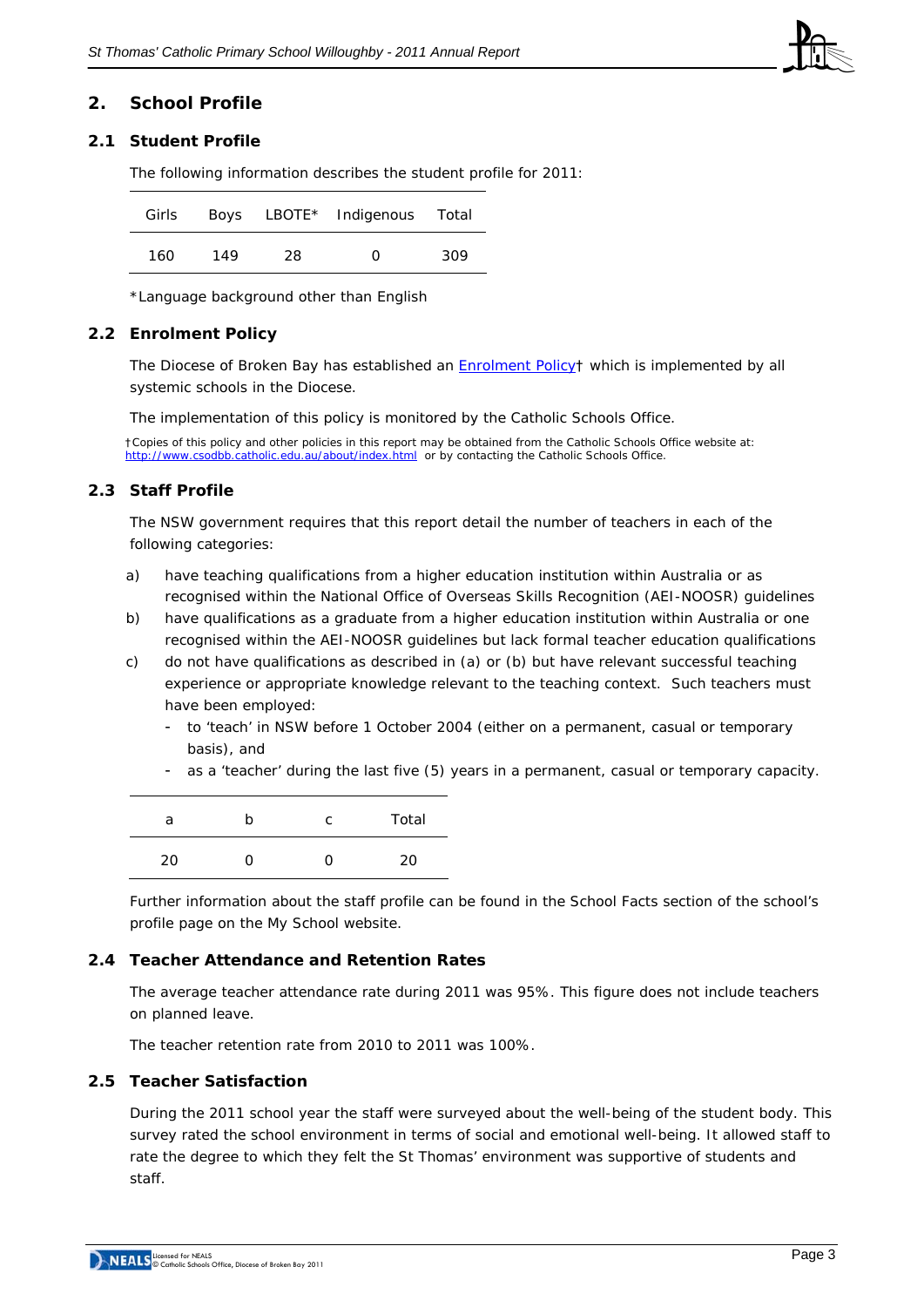

Overall the survey indicated that staff rated very highly the work they do in working with the students and families in order to promote a safe, supportive and respectful school.

The areas of need were related to the leadership roles in this area not being clearly defined and the nature or quality of the collaborative partnership between the school and parents or carers. Bullying was identified as sometimes occurring by 63% of staff. This is a significant result and will be specifically surveyed to gain more detail in 2012.

Staff expressed satisfaction with the professional development opportunities offered in 2011.

# **2.6 Student Attendance and Retention Rates**

| Year | Average student attendance<br>rate (%) |  |  |
|------|----------------------------------------|--|--|
| К    | 93                                     |  |  |
| 1    | 96                                     |  |  |
| 2    | 91                                     |  |  |
| 3    | 93                                     |  |  |
| 4    | 91                                     |  |  |
| 5    | 96                                     |  |  |
| 6    | 93                                     |  |  |

The average student attendance rate for 2011 was 93%.

Management of non-attendance: In order for students to reach their full potential it is of paramount importance that they attend school regularly. While it is the parents' legal responsibility under the Education Act to ensure that their children attend school regularly, our staff as part of their duty of care, monitor all absences and work in partnership with parents to support and promote the regular attendance of students. In doing so the school, under the leadership of the Principal:

- provides a caring environment which fosters in students, a sense of wellbeing and belonging
- maintains accurate records of student attendance
- implements policies and procedures to monitor student attendance and to address nonattendance issues as and when they arise
- communicates to parents and students, the school's expectations with regard to student attendance and the consequences of not meeting these expectations
- recognises and rewards excellent and improved student attendance.

School attendance records also contain information regarding student absences including reasons for absence and documentation to substantiate reasons for absences. Teachers are required to monitor non attendance diligently on a student by student basis and to bring to the attention of the Principal immediately any unexplained absences, non attendance of a chronic nature, or reasons for non attendance that cause concern. Matters of concern are referred to the Principal, the Catholic Schools Office and the relevant Department of Education and Training officer where appropriate.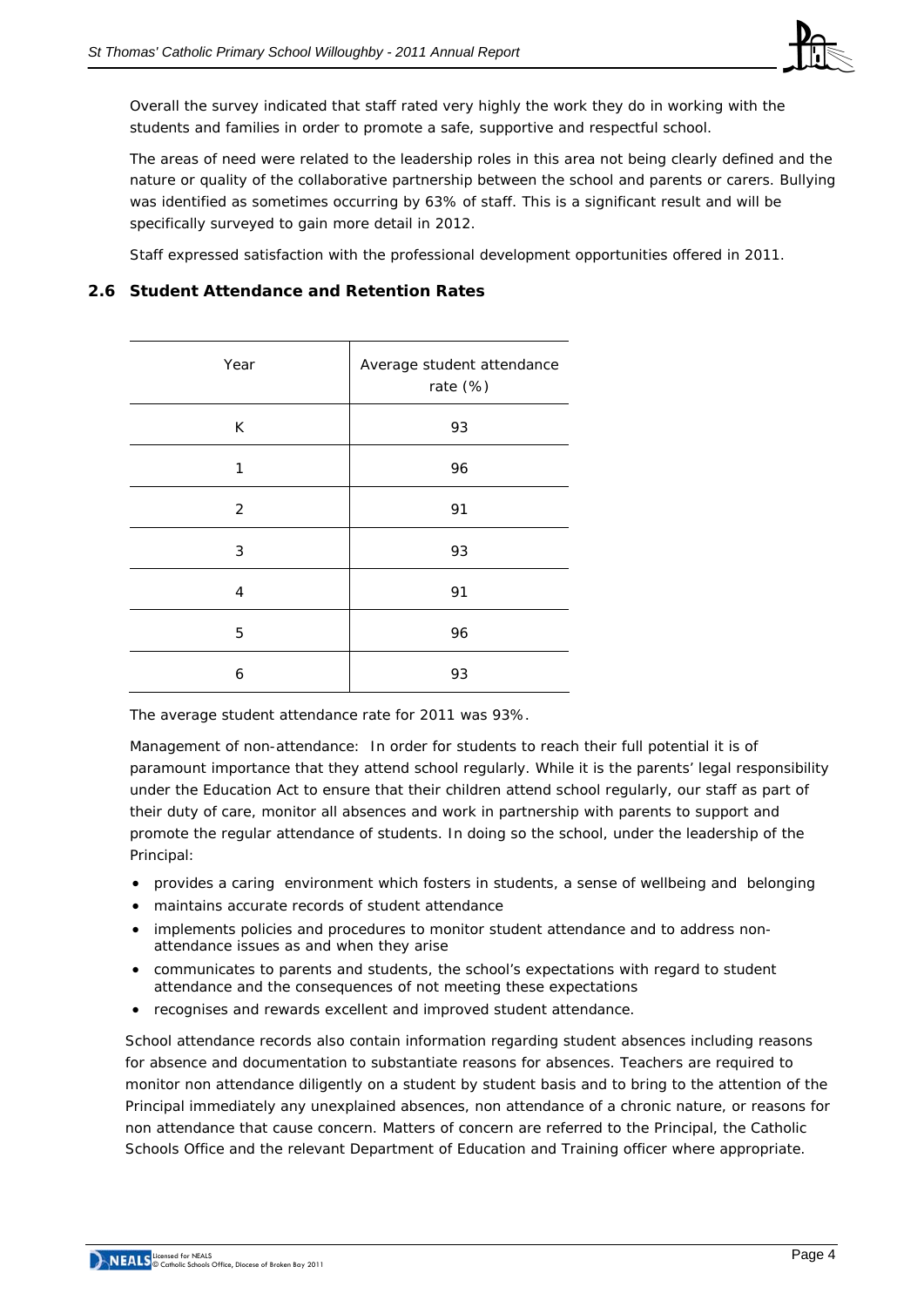

Where a student is not able to attend school for a prolonged period of time due to a medical condition or illness, the school in collaboration with parents provides resources to contribute to the student's continuum of learning where possible.

The Catholic Schools Office monitors each school's compliance with student attendance and management of non attendance on an annual basis as a minimum, as part of the system's School Review and Development processes.

# **2.7 Student Satisfaction**

In 2011 Project Based Learning was trialled in Stage 3 at St Thomas'. The senior students expressed very positive feelings towards the content of their learning, the mode of curriculum delivery (largely technology based) and the public audience for their finished projects.

Leadership roles for the Year 6 students were trialled in 2011 with efforts made to encourage student voice in the development process. At the conclusion of 2011 the Year 6 students were able to formally write the role descriptions for their own roles and include ideas for future development.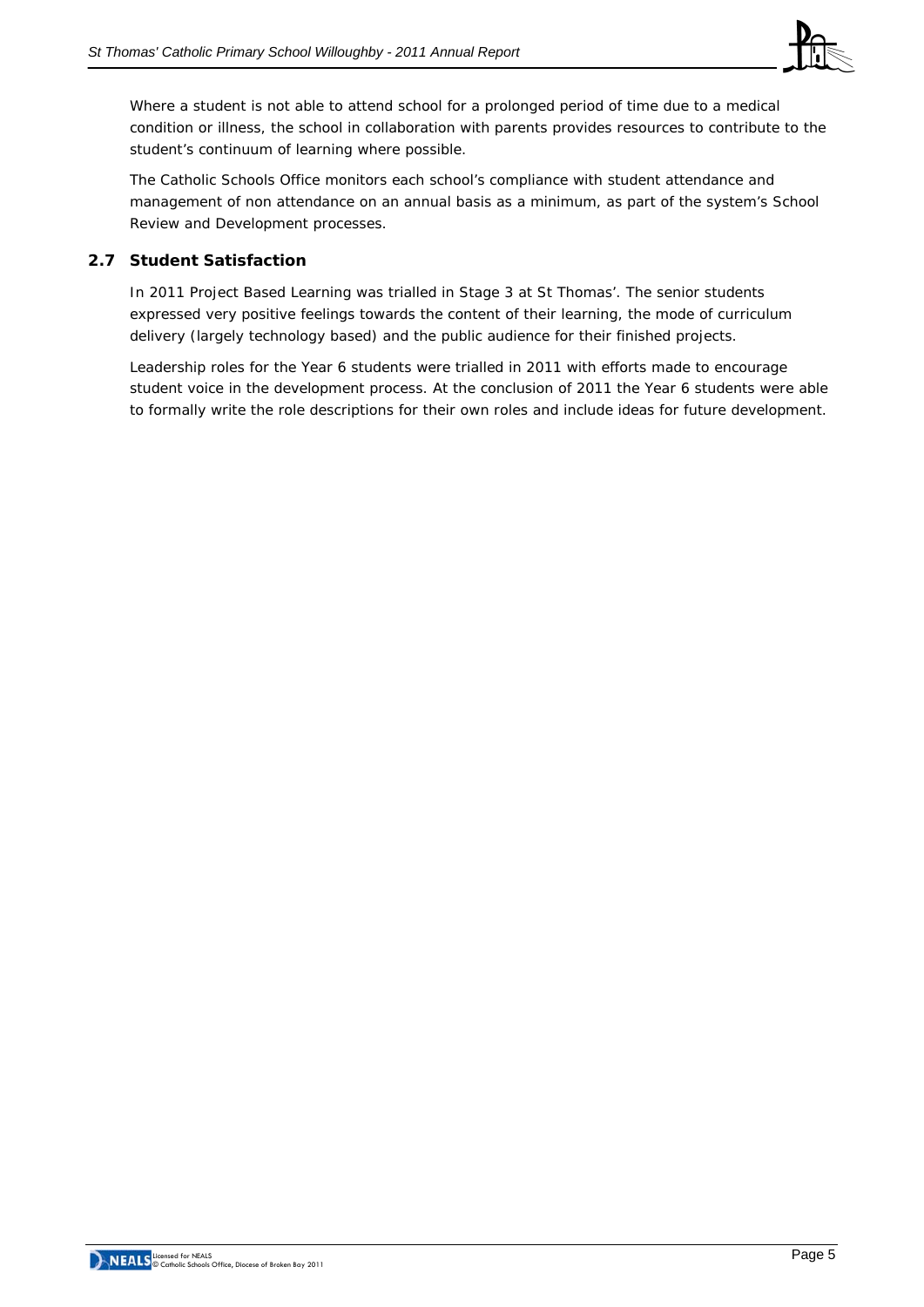

# **3. Catholic Life and Mission**

#### **3.1 Catholic Heritage**

The Sisters of St Joseph from Mount Street, North Sydney were the foundational teachers at St Thomas' Catholic School. Their continued presence until 1979 gave the school a charism that has endured to the present day.

The Missionaries of the Sacred Heart initial formation community, which moved to the Willoughby Parish in 2005, continue to inspire and influence our school community. Their motto 'May the Sacred Heart of Jesus be everywhere loved! Forever!' compliments the tradition of the Sisters of St Joseph and has continued to enhance the strong partnership between school and parish.

#### **3.2 Religious Life of the School**

St Thomas' liturgies are rich in tradition and are enhanced by the full and active participation of the children from Kindergarten to Year 6. Throughout the year the whole school gathers to celebrate feast days and special events in the tradition of our faith, usually in a Mass or a Liturgy of the Word. Each Grade has a turn to prepare one of these celebrations and to participate in a special way. The celebration of whole school Masses and class Masses throughout the year has provided an opportunity for each child to contribute meaningfully and respond to the call to Catholic discipleship. Attendance at Friday morning Mass along with the parish community has fostered closer ties with the broader community this year. Each grade attends a Sunday Mass as a grade once a year and is actively involved in the preparation, participation and celebration of that Mass.

The parish based Sacramental program is fully supported by the school, with many parents volunteering to lead groups. The school prayer is prayed each week at Monday morning assembly.

The parent community are supported through reflections each week in the school newsletter. <http://www.dbb.org.au/schools/StThomaswilloughby/>

#### **3.3 Catholic Worldview**

As a Catholic school St Thomas' seeks to strengthen a shared understanding of the central purpose of Catholic education- to build a community of disciples of Jesus. The School has maintained a commitment both within and beyond school life through involvement in the Eucharist and the traditions of the Church. Continued involvement in issues of social justice has highlighted the dignity of all and respect for human rights. A range of fundraising and educational awareness activities have supported such projects as Caritas Project Compassion, Catholic Mission, Mini-Missionaries, the Greatest Shave, St Vincent de Paul Christmas hampers and winter appeals. In 2011 a special outreach program was established with Wadeye, a remote Aboriginal community. Teachers, parents and staff and our priests have been able to visit Wadeye and both the school and local businesses have been able to fundraise to support the Children's centre and the Women's centre in Wadeye.

# **3.4 Professional Learning in Catholic Life and Mission**

The Diocese of Broken Bay has established a policy on the [Professional Requirements for the](http://www.cso.brokenbay.catholic.edu.au/resources/pdfs/Policy-Rqs_Accrd_Tchrs_RE.pdf)  [Accreditation of Teachers of Religious Education](http://www.cso.brokenbay.catholic.edu.au/resources/pdfs/Policy-Rqs_Accrd_Tchrs_RE.pdf) which is implemented by all systemic schools in the Diocese.All teachers are currently fully accredited to teach RE. During 2011 one staff member completed a Master of Theology (RE) through the Broken Bay Institute. One staff member attended an information evening for prospective Religious Education Co-ordinators.

All staff attended a staff development day run by Fr Peter Hendricks msc focusing on the spirituality and charism of the school. Part of this day included all staff being trained as Eucharistic Ministers. This will enable them to participate more fully in school and Grade Masses. Several staff meetings have focused on sacred space and prayer.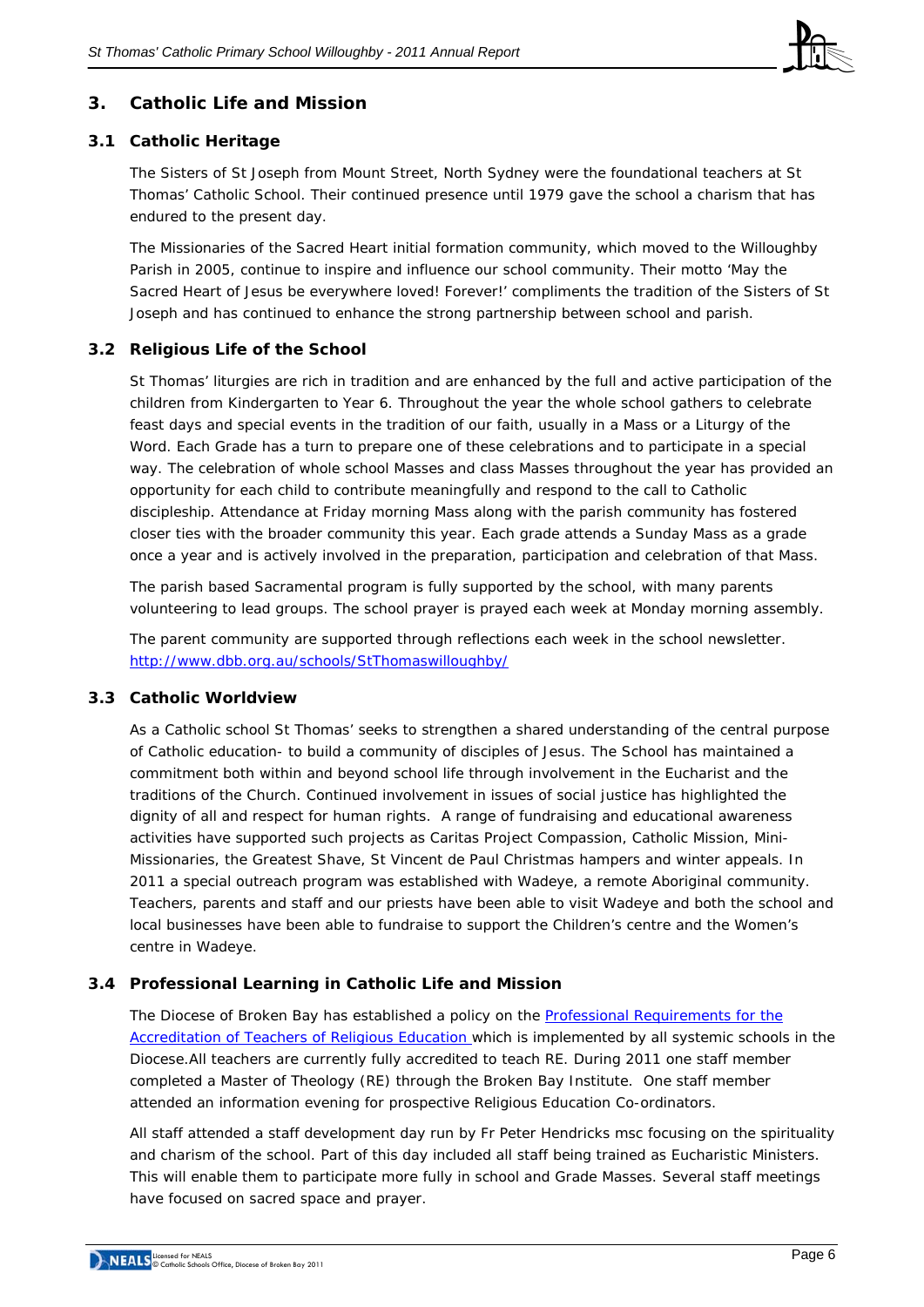

# **4. Pastoral Care**

#### **4.1 Diocesan Policies**

The Diocese of Broken Bay has established [Pastoral Care](http://www.cso.brokenbay.catholic.edu.au/resources/pdfs/Policy-Pastoral_Care_Oct05.pdf) and [Student Discipline](http://www.cso.brokenbay.catholic.edu.au/resources/pdfs/Policy_-_Student_Discipline_Policy_Oct05.pdf) Policies which are implemented by all schools in the Diocese.

The implementation of these policies is monitored by the Catholic Schools Office.

# **4.2 School Implementation of Diocesan Policy**

Diocesan policies on Pastoral Care, Anti-Bullying and Anti-Harassment underpin all attention and responses to pastoral care issues at St Thomas.

In 2011 the school continued to implement the Positive Behaviour for Learning (PBL) program through continued teaching of procedures to students, teachers and parents via staff meetings, newsletters and the PBL committee which includes parents and staff.

#### **4.3 Pastoral Care of Families**

Both formal and informal support structures for families have been implemented where necessary throughout 2011. These have included referrals to individual counselling, group programs with a special focus (eg. the school's Language Project {The Language of Pragmatics – small group sessions}).

Practical community help such as meal rosters, prayer circles, car pools, clothing and financial assistance has been co-ordinated by the designated Parents' and Friends' Pastoral Care Coordinator and the Principal. In some instances families were linked to other support agencies within the local community such as counsellors, paediatricians, psychologists and Centacare.

Surveying of staff, parents and children in the area of well-being was carried out in 2011 and the data generated has been used to identify the areas of need for our School Improvement Goal in this area.

# **4.4 Resolving Issues**

The Diocese of Broken Bay has established a [Complaints Handling Policy](http://www.cso.brokenbay.catholic.edu.au/resources/pdfs/Policy-Complaints_Handling.pdf) which is implemented by all schools in the Diocese.

The implementation of this policy is monitored by the Catholic Schools Office.

# **4.5 Occupational Health and Safety**

Each school is required to implement and comply with the Diocesan School System Occupational Health and Safety Management System (OHSMS). This system reflects the current statutory requirements for OHS and complies with the Australian Standard for OHS Management Systems. The OHSMS adopted by the CSO for Broken Bay Systemic Schools has been designed to address general health, safety and welfare matters and also to take account of specific issues that apply to school communities. The management system supports the provision of a 'safe and supportive' environment for all students as well as taking into account the health, safety and welfare of staff, visitors and contractors to the school site.

Principals, in consultation with the relevant CSO personnel, are responsible for monitoring the school's compliance with OHS legislation and for the implementation of the management system in keeping with the Catholic Schools Office's Annual OHS Plan. External OHS system audits are conducted across a sample of schools each year to validate the implementation of the management system.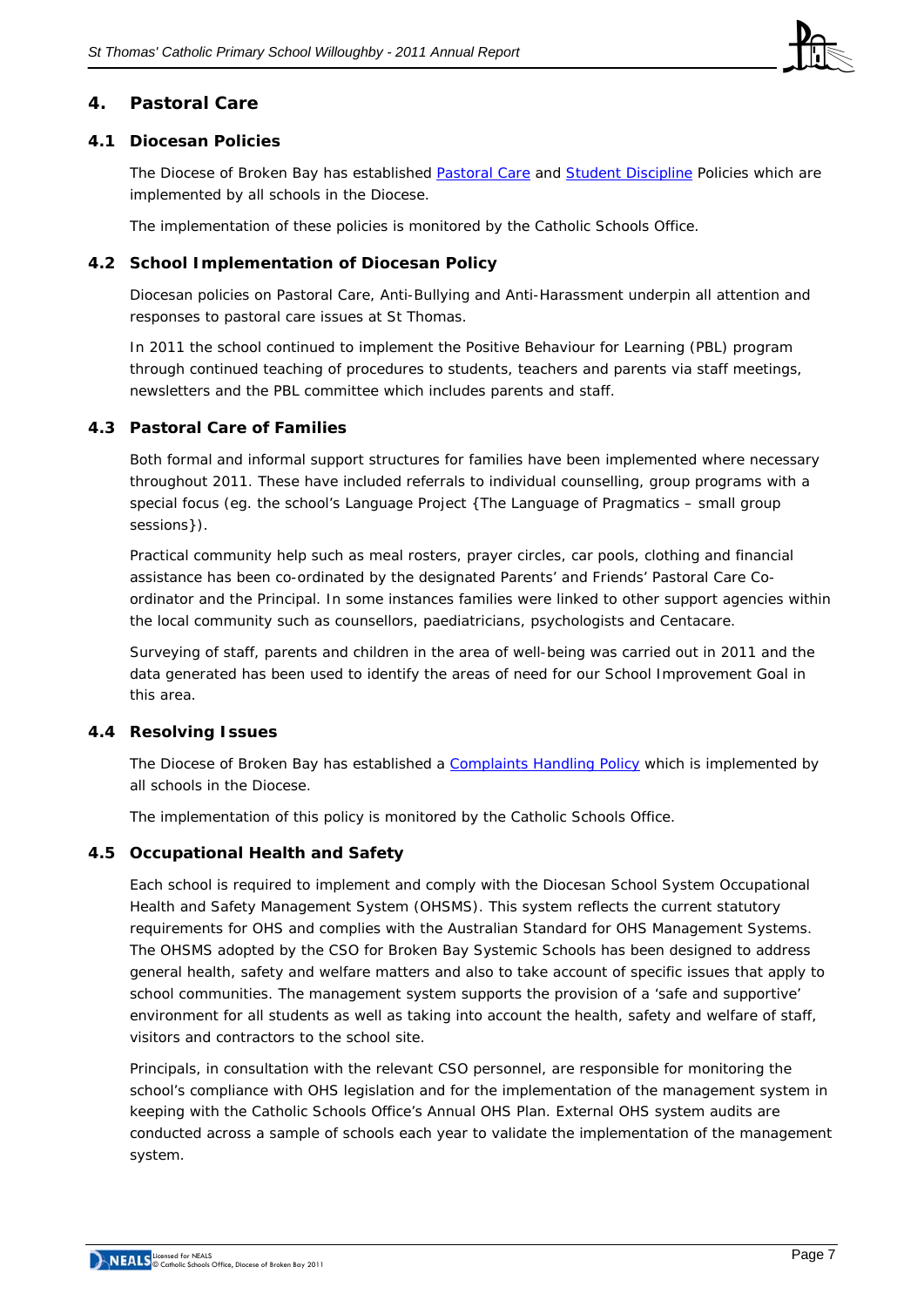

# **5. Excellence in Teaching and Learning**

# **5.1 Quality Teaching and Learning**

The curriculum at St Thomas' is underpinned by the Religious Education Curriculum which is central to student learning and is supported by a Positive Behaviour for Learning approach to student management.

In 2011, the focus on improving teaching and learning was aligned with the Annual Goals of the St Thomas' School Improvement Plan. The focus for curriculum development was on Numeracy with a visiting specialist regularly meeting with the Mathematics co-ordinator to plan professional development meetings which focused on identifying the needs of students using an individual clinical interview in the area of Number in Mathematics. Over a series of staff meetings, follow up training in conducting Diagnostic Interviews in the Number Strand of Mathematics was provided to each teacher together with training in plotting students on growth points. Guidance was also provided in programming to assist the students to progress to the next growth point through differentiated tasks.

A second major professional development focus was in Literacy, in particular Writing (Grammar) and inferential comprehension in Reading.

#### **5.2 Student Achievement**

Students in Years 3 and 5 sat the *National Assessment Program - Literacy and Numeracy* (NAPLAN) in May this year. NAPLAN assessment results provide valuable information about student achievements in literacy and numeracy. Analysis of these results assists school planning and is used to support teaching and learning programs.

Several points should be noted:

- **In Year 3**, students placed in Band 1 are achieving below the national minimum standard. Students in Band 2 are achieving at the national minimum standard. Students in Bands 3 – 6 are performing at a standard deemed to be above the national minimum standard. Students in Bands 5 and 6 are "at proficiency".
- **In Year 5** students in Band 3 are achieving below the national minimum standard. Students in Band 4 are achieving at the national minimum standard. Students in Bands 5 – 8 are performing above the national minimum standard. Students in Bands 7 and 8 are "at proficiency".
- Students who were exempted from any test were deemed not to have met the national minimum standard in that test area and are not included in band distributions.
- State data for band distributions is sourced from the School Measurement and Reporting Toolkit (SMART2), developed by NSW Department of Education and Training. All national data and state figures for the percentage at or above national minimum are sourced from the NAPLAN preliminary summary report published by the Ministerial Council for Education, Early Childhood Development and Youth Affairs (MCEECDYA). All school data is sourced from SMART2. Because figures are rounded and exempted students are not included in Band distributions, percentages may not add up to 100.
- In the 2011 cohort, there were 45 students in Year 3 and 23 students in Year 5.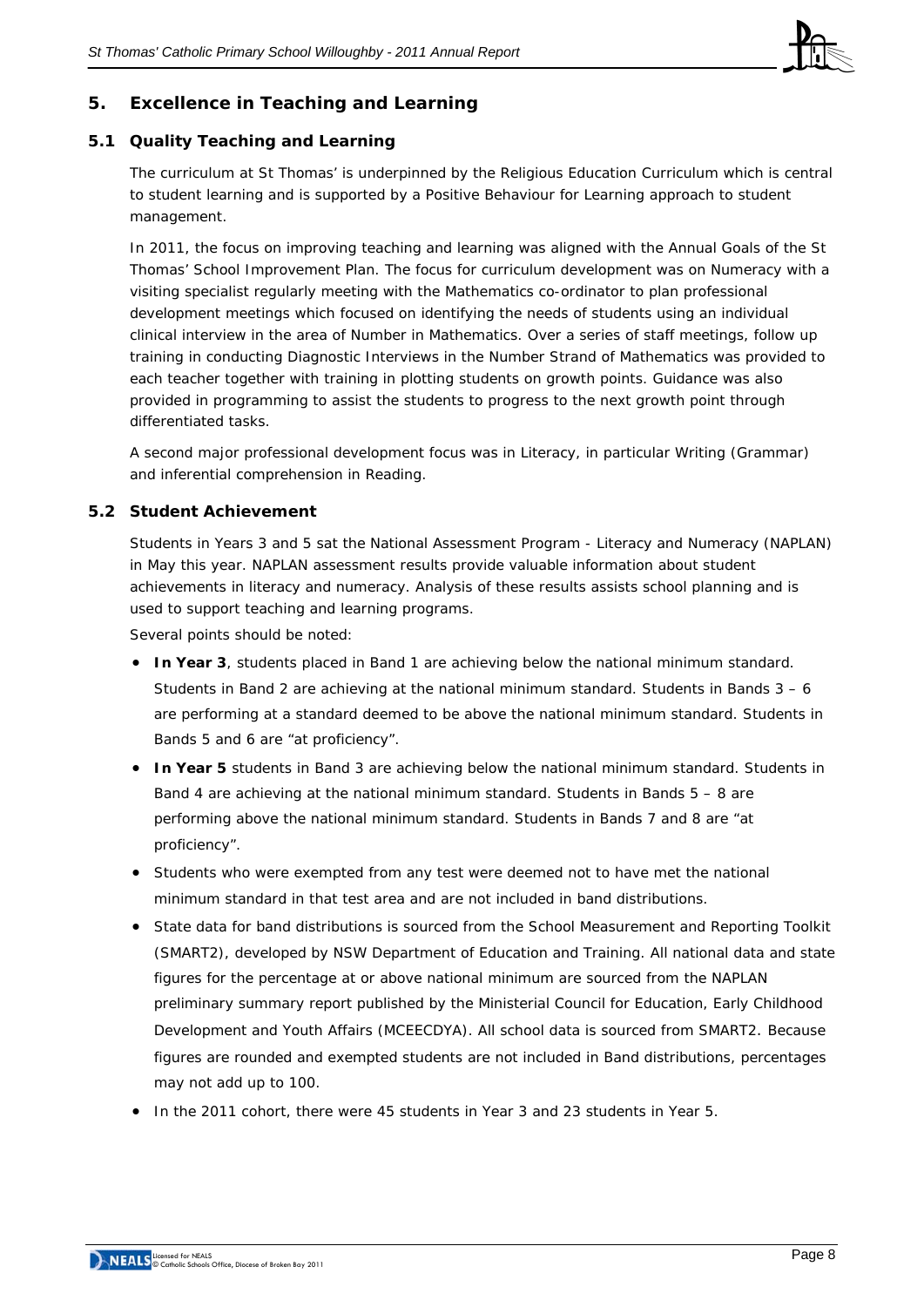

Detail on school performance is provided in the following tables. Band distributions and percentages of students achieving at or above the national minimum standard are shown separately for Years 3 and 5. Additional information can also be accessed from the My School website ([http://www.myschool.edu.au/\)](http://www.myschool.edu.au/).

|                 |          | <b>Band</b> | <b>Band</b><br>$\mathbf{2}$ | Band<br>3 | <b>Band</b><br>4 | <b>Band</b><br>5 | <b>Band</b><br>$6 (+)$ | % at or<br>above<br>national<br>minimum |
|-----------------|----------|-------------|-----------------------------|-----------|------------------|------------------|------------------------|-----------------------------------------|
| Reading         | State    | 3.7         | 10.5                        | 18.2      | 21.2             | 17.5             | 29.0                   | 95.4                                    |
|                 | National | 4.1         | 10.4                        | 17.3      | 21.2             | 20.8             | 24.2                   | 93.9                                    |
|                 | School   | 0.0         | 0.0                         | 2.4       | 11.9             | 21.4             | 64.3                   | 100                                     |
| Writing         | State    | 2.0         | 4.0                         | 12.4      | 20.7             | 43.0             | 17.8                   | 96.4                                    |
|                 | National | 3.0         | 5.3                         | 14.5      | 29.1             | 30.2             | 15.9                   | 95.0                                    |
|                 | School   | 0.0         | 0.0                         | 0.0       | 4.8              | 52.4             | 42.9                   | 100                                     |
| <b>Spelling</b> | State    | 3.6         | 6.9                         | 18.3      | 20.6             | 25.9             | 24.6                   | 94.6                                    |
|                 | National | 5.2         | 9.7                         | 17.7      | 24.7             | 22.6             | 18.1                   | 92.8                                    |
|                 | School   | 0.0         | 0.0                         | 2.4       | 16.7             | 38.1             | 42.9                   | 100                                     |
| Gr. & Punct.    | State    | 4.5         | 6.7                         | 15.1      | 24.2             | 21.9             | 27.6                   | 94.6                                    |
|                 | National | 5.0         | 8.8                         | 15.0      | 21.0             | 21.6             | 26.7                   | 93.0                                    |
|                 | School   | 0.0         | 0.0                         | 0.0       | 19.0             | 26.2             | 54.8                   | 100                                     |
| <b>Numeracy</b> | State    | 2.8         | 11.8                        | 19.7      | 26.5             | 21.5             | 17.6                   | 96.7                                    |
|                 | National | 2.4         | 11.4                        | 23.8      | 27.3             | 19.9             | 13.3                   | 95.7                                    |
|                 | School   | 0.0         | 0.0                         | 11.6      | 14.0             | 32.6             | 41.9                   | 100                                     |

#### **Band Distributions (%) – Year 3**

Consistent with past years the performance of Year 3 children at St Thomas' in Bands 5 and 6 was significantly higher than both the State and National results in all areas. A distinct increase in the proportion of students attaining Band 6 in all areas other than Writing and Grammar & Punctuation, where our performance was already strong, is to be celebrated. It should be noted that in Reading a larger than expected number of students (64.3%) achieved Band 6. It is our aim to identify the needs of students in Bands 3 and 4 and continue to increase students' representation in Bands 5 and 6 in 2012.

A major professional development focus during 2011 was in the area of Writing. The Writing results were outstanding with 95.3% of the Year 3 cohort achieving Bands 5 and 6. Professional development has also been provided for all teachers focusing on Reading, especially the explicit teaching of inferential comprehension. With 85.7% of the Year 3 cohort achieving in the top two bands this strategy would appear to have been successful.

Outstanding gains have been made in Numeracy this year with no students being represented in the bottom two bands and a significant decrease in Bands 3 and 4. During 2010/2011 significant emphasis has been placed on identifying student needs in Numeracy using a clinical interview which was in response to previous years' student performance. Last year's goal, in line with the School Improvement Plan and the Diocesan Numeracy focus has resulted in an increased number of students in Bands 5 and 6 with 74.5% of the Year 3 students attaining the top two bands in overall Numeracy. We will identify the needs of the students in Bands 3, 4 and 5 and endeavour to keep raising our baseline performance for 2012.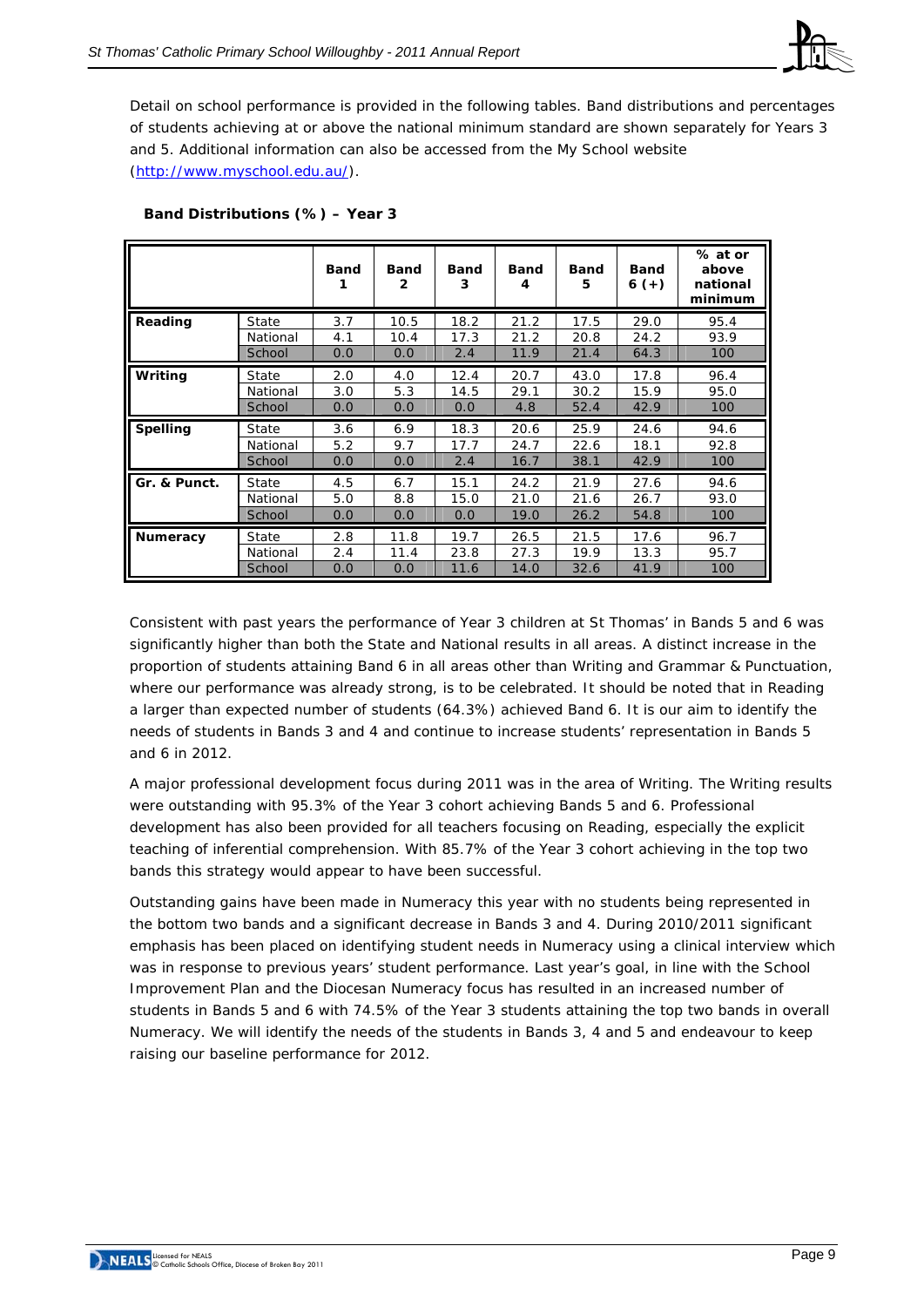

|                 |          | <b>Band</b><br>$3(-)$ | <b>Band</b><br>4 | Band<br>5 | <b>Band</b><br>6 | <b>Band</b> | <b>Band</b><br>$8 (+)$ | % at or<br>above<br>national<br>minimum |
|-----------------|----------|-----------------------|------------------|-----------|------------------|-------------|------------------------|-----------------------------------------|
| Reading         | State    | 7.2                   | 11.0             | 26.0      | 21.0             | 19.2        | 15.6                   | 93.1                                    |
|                 | National | 6.7                   | 13.8             | 23.2      | 25.7             | 18.1        | 10.7                   | 91.5                                    |
|                 | School   | 4.5                   | 9.1              | 9.1       | 9.1              | 22.7        | 45.5                   | 95                                      |
| Writing         | State    | 4.5                   | 7.2              | 30.9      | 30.7             | 17.4        | 9.3                    | 94.8                                    |
|                 | National | 6.0                   | 11.9             | 26.5      | 30.7             | 16.3        | 6.6                    | 92.1                                    |
|                 | School   | 0.0                   | 0.0              | 9.5       | 23.8             | 28.6        | 38.1                   | 100                                     |
| <b>Spelling</b> | State    | 4.8                   | 8.9              | 24.4      | 26.8             | 21.6        | 13.6                   | 93.8                                    |
|                 | National | 6.8                   | 12.7             | 24.7      | 28.0             | 17.9        | 8.1                    | 91.3                                    |
|                 | School   | 0.0                   | 0.0              | 19.0      | 38.1             | 23.8        | 19.0                   | 100                                     |
| Gr. & Punct.    | State    | 6.5                   | 8.7              | 20.7      | 23.0             | 24.8        | 16.3                   | 93.5                                    |
|                 | National | 6.3                   | 11.0             | 20.5      | 25.3             | 20.1        | 15.0                   | 91.9                                    |
|                 | School   | 0.0                   | 0.0              | 14.3      | 9.5              | 19.0        | 57.1                   | 100                                     |
| Numeracy        | State    | 4.1                   | 9.8              | 27.7      | 29.3             | 13.7        | 15.4                   | 95.4                                    |
|                 | National | 3.8                   | 13.5             | 27.8      | 28.2             | 16.1        | 8.8                    | 94.4                                    |
|                 | School   | 0.0                   | 9.1              | 13.6      | 31.8             | 27.3        | 18.2                   | 100                                     |

#### **Band Distributions (%) – Year 5**

The performance of Year 5 children at St Thomas' in Bands 7 and 8 was significantly higher than both the State and National scores. A distinct increase in the proportion of students attaining Band 8 in Reading, Writing, Grammar and Punctuation and Numeracy is to be celebrated. Grammar and Punctuation, Reading and Writing are shown to be the strong strands in Literacy with 76%, 68.2% and 66.7% respectively of students performing in the top two bands. This trend will hopefully continue due to the professional development emphasis on explicit teaching of the twelve comprehension skill areas. Whilst these results are pleasing we will continue to use the analysis of the NAPLAN results to inform programming in order to target areas of weakness. Whilst only one student is represented in Band 3 (in Reading), there is also a small representation in Band 4. These students will be monitored and supported in their learning.

During 2010/2011 significant emphasis has been placed on identifying student needs in Numeracy using a clinical interview. It is anticipated that this will continue to result in a reduction in students' performances in Bands 4 and 5 and a subsequent increase in students in Bands 6 – 8. The strategic focus to improve consistency of practice in Numeracy will target students at risk while enhancing the learning and skill development of all students. Students in the top band will be given enrichment opportunities through the Australian Mathematics Olympiad.

The NAPLAN results for Year 5 indicate the current teaching programs and intervention strategies are working effectively to support students' skills and knowledge across all facets of Literacy and Numeracy. These approaches will be continued in 2012 with the expectation that students will continue to develop and extend their skills and understandings in these crucial Key Learning Areas.

#### **5.3 Extra Curricula Activities**

Teaching and learning at St Thomas' is supported by a number of outside the classroom events. These include debating, public speaking, sporting events, and a variety of school based lunchtime clubs.

#### **5.4 Professional Learning**

Teachers at St Thomas' are committed to preparing students for the 21st century. With this focus whole school professional development has covered assessment of number skills in Numeracy, planning learning for differentiated needs in Numeracy and teaching for improved inferential comprehension.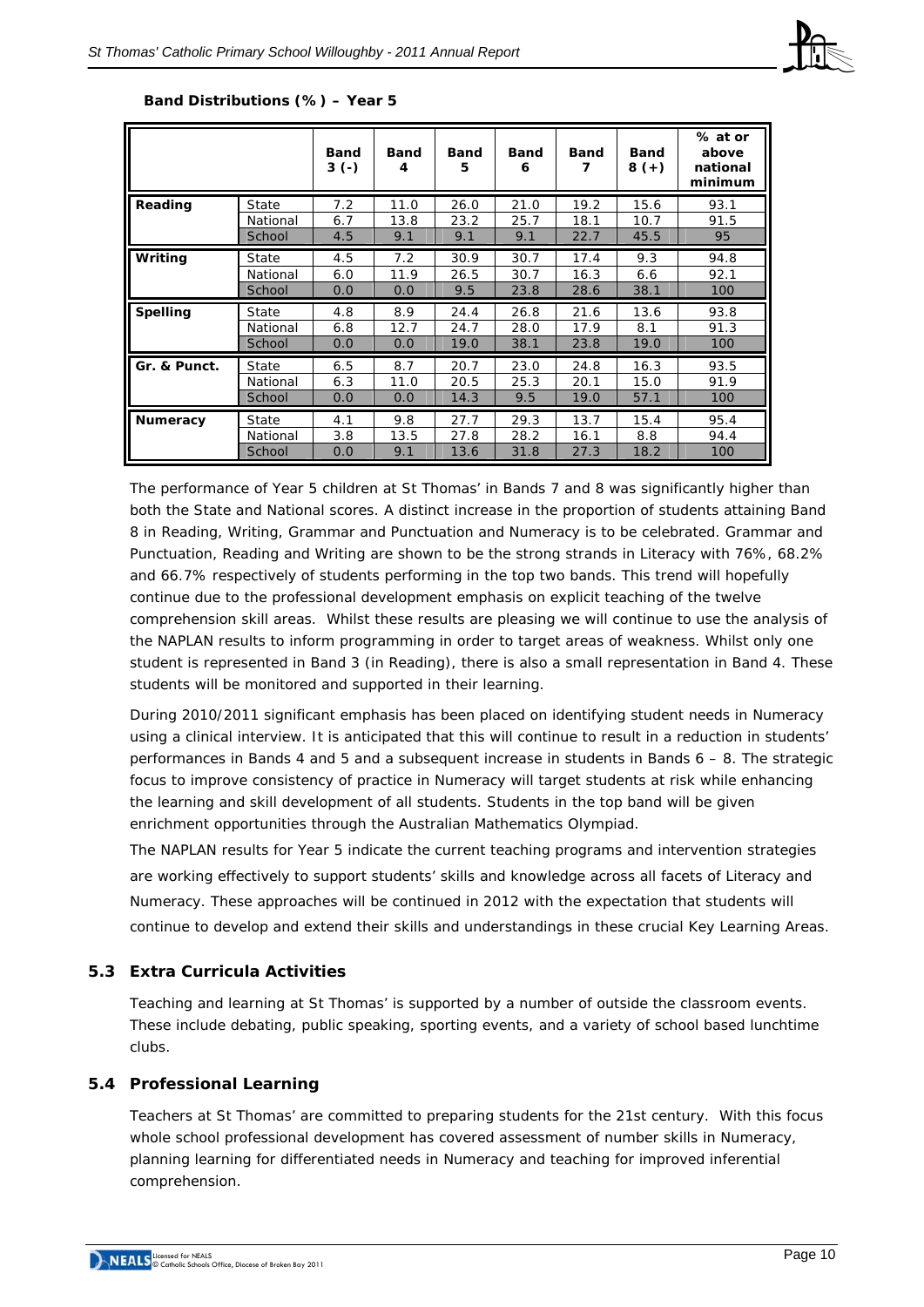

# **6. Strategic Initiatives**

#### **6.1 2011 Priorities and Achievements**

The school priorities for 2011 were to:

- Increase the range of student leadership roles and initiatives within the school.
- Develop a whole school approach to student well-being.
- Inform the learning and teaching of Numeracy through teacher and support staff understanding and use of clinical interviews to identify learning needs of students.

The development of student leadership roles at St Thomas' has had a significant impact on retention of boys in Years 5 and 6. The informal leadership displayed by Upper primary students has also been very impressive.

Work in the area of well-being has focused on re-establishing the Positive Behaviour for Learning Program (PBL) during 2011.

In the area of teaching and learning the professional development provided for staff and the dedication in the implementation of change by staff has reaped great results for the students across the school.

#### **6.2 2012 Priorities and Challenges**

The school priorities for 2012 are to:

- Unpack the Charism of our founding Order on which to build student leadership.
- Improve the performance of students K 6 in the Number strand.
- Develop a whole school approach to student well-being in line with the CSO Pastoral Policy.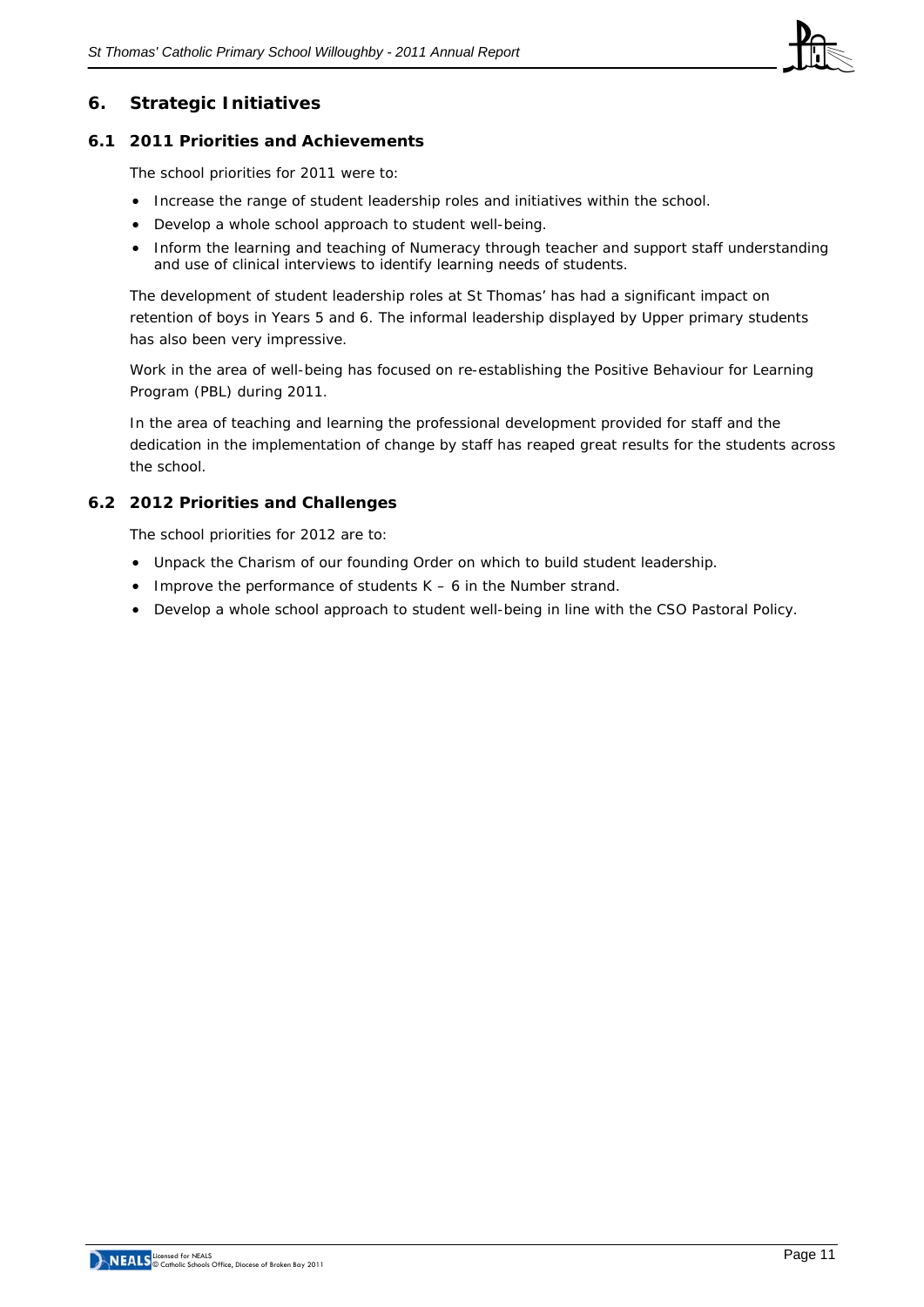

# **7. Parent Participation**

#### **7.1 Introduction**

Parents are the first educators of children and this special role is acknowledged by the school as we build on the work of parents. There is a long tradition of parent involvement in the school community at St Thomas' and this is supported by frequent communication between staff and parents, both formally and informally.

Throughout 2011 parents gave generously of their time to support school initiatives, run functions, and to assist teachers.

The P&F worked tirelessly to support the Principal and the staff, organising a number of functions to encourage community building, including the annual Art and Craft Show which is the major fundraising event for the school.

Parent Numeracy helpers were trained through participation in a four week input and practical experience course in Term 1. Literacy helpers were trained through participation in a four week course in Term 2, 2011.

# **7.2 Parent Satisfaction**

There has been a distinct increase in the positive feedback to the school from parents regarding the nature of change in the Teaching and Learning area. This feedback has been received by email, letter and verbal comments during impromptu or formal meetings.

The change in curriculum delivery in Stage 3 has resulted in significant positive feedback from parents and students alike. The high use of technology for all students has been commented on regularly.